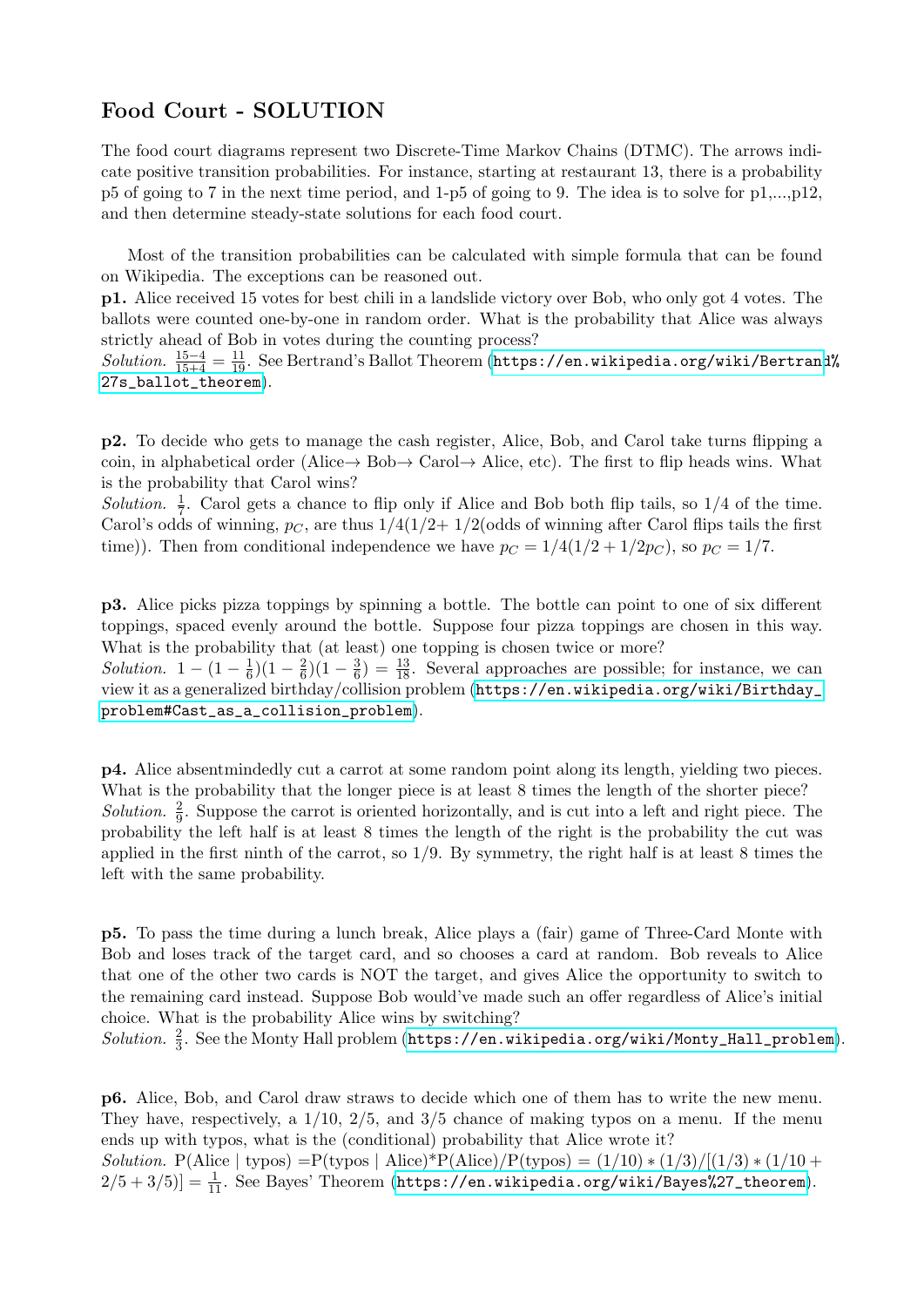p7. Alice noticed that it takes, on average, 1 minute to serve a customer; moreover, customers arrive, on average, every 2 minutes. Alice can only serve one customer at a time, and so additional customers wait in line. Suppose that both the time between customer arrivals as well as the service time are exponentially distributed. What is the probability that (at a randomly selected point in time) there are exactly 2 customers waiting in line and/or being served?

Solution.  $(1-\frac{1}{2})$  $(\frac{1}{2})(\frac{1}{2})^2 = \frac{1}{8}$  $\frac{1}{8}$  See M/M/1 queues ([https://en.wikipedia.org/wiki/M/M/1\\_queue#](https://en.wikipedia.org/wiki/M/M/1_queue#Average_number_of_customers_in_the_system) [Average\\_number\\_of\\_customers\\_in\\_the\\_system](https://en.wikipedia.org/wiki/M/M/1_queue#Average_number_of_customers_in_the_system)).

p8. Alice got 16 coins from tips, and Bob got 3. They decide to play the following game. Each player chooses one of their own coins. They flip their coins until one is heads, the other is tails. The person with heads keeps both coins. This is repeated until one player gets all the coins. What is the probability that Alice loses her tips to Bob?

 $Solution.$   $\frac{3}{16+3} = \frac{3}{19}$  See Gambler's Ruin <code>[https://en.wikipedia.org/wiki/Gambler%27s\\_ruin#](https://en.wikipedia.org/wiki/Gambler%27s_ruin#Fair_coin_flipping)</code> [Fair\\_coin\\_flipping](https://en.wikipedia.org/wiki/Gambler%27s_ruin#Fair_coin_flipping).

p9. Alice plays rock-paper-scissors with Bob to decide who has to take out the garbage. Bob flips a coin, and, if it is heads Bob throws rock; otherwise if the coin is tails Bob employs some mixed strategy. Alice knows about this coin strategy but not the outcome of the coin flip. Suppose the players are in Nash equilibrium. What is the probability that Alice throws paper?

Solution.  $\frac{2}{3}$ . Update: thanks to Sune Reeh for catching a wrong assumption, solution is fixed. Let  $r_A$ ,  $p_A$ ,  $s_A$  denote the probability Alice throws rock, paper, or scissors respectively; likewise for Bob, conditioned on the coin flipping tails, assign probabilities  $r_B, p_B, s_B$ . Then, Alice's payoff  $z_A$  is

$$
z_A := r_A(\frac{1}{2}(s_B - p_B)) + p_A(\frac{1}{2}(r_B - s_B) + \frac{1}{2}) + s_A(\frac{1}{2}(p_B - r_B) - \frac{1}{2}),
$$

where the  $\frac{1}{2}$  values reflect the outcome of the coin. We can work through the complementarity conditions to attain a solution (i.e. testing cases where probabilities are set to 0 or 1). First-order conditions give us the following

$$
s_B < p_B \implies r_A = 0, p_B < 1 \implies s_A = 0.
$$

Now if  $p_B = 1$ , then  $s_B = r_B = 0$  and so Alice's payoff is  $z_A = -\frac{1}{2}$  $rac{1}{2}r_A + \frac{1}{2}$  $\frac{1}{2}p_A$  implying a best response  $r_A = 0$ ,  $p_A = 1$ ,  $s_A = 0$ . Bob's payoff  $z_B$  is (this is zero-sum so  $z_B = -z_A$  but this rearrangement is helpful to look at):

$$
z_B := \frac{1}{2}(1+r_B)(s_A - p_A) + \frac{1}{2}p_B(r_A - s_A) + \frac{1}{2}s_B(p_A - r_A).
$$

If  $p_A = 1$ , then Bob's best response is  $s_B = 1$ , so  $p_B = 1$  cannot occur at equilibrium. Hence at equilibrium we have  $p_B < 1, s_A = 0$ . Updating the payoffs:

$$
z_A = r_A(\frac{1}{2}(s_B - p_B)) + p_A(\frac{1}{2}(r_B - s_B) + \frac{1}{2}),
$$
  

$$
z_B = \frac{1}{2}(1 + r_B)(-p_A) + \frac{1}{2}p_Br_A + \frac{1}{2}s_B(p_A - r_A).
$$

By similar reasoning, if  $p_A = 0$  (in addition to  $s_A = 0$ ), then Bob's best response is  $p_B = 1$ , to which Alice's best response is  $p_A = 1$ . So at equilibrium  $p_A > 0$ , which implies Bob's best response (at equilibrium) is  $r_B = 0$ . Updating the payoffs again, we have

$$
z_A = r_A(\frac{1}{2}(s_B - p_B)) + p_A(-\frac{1}{2}s_B + \frac{1}{2}),
$$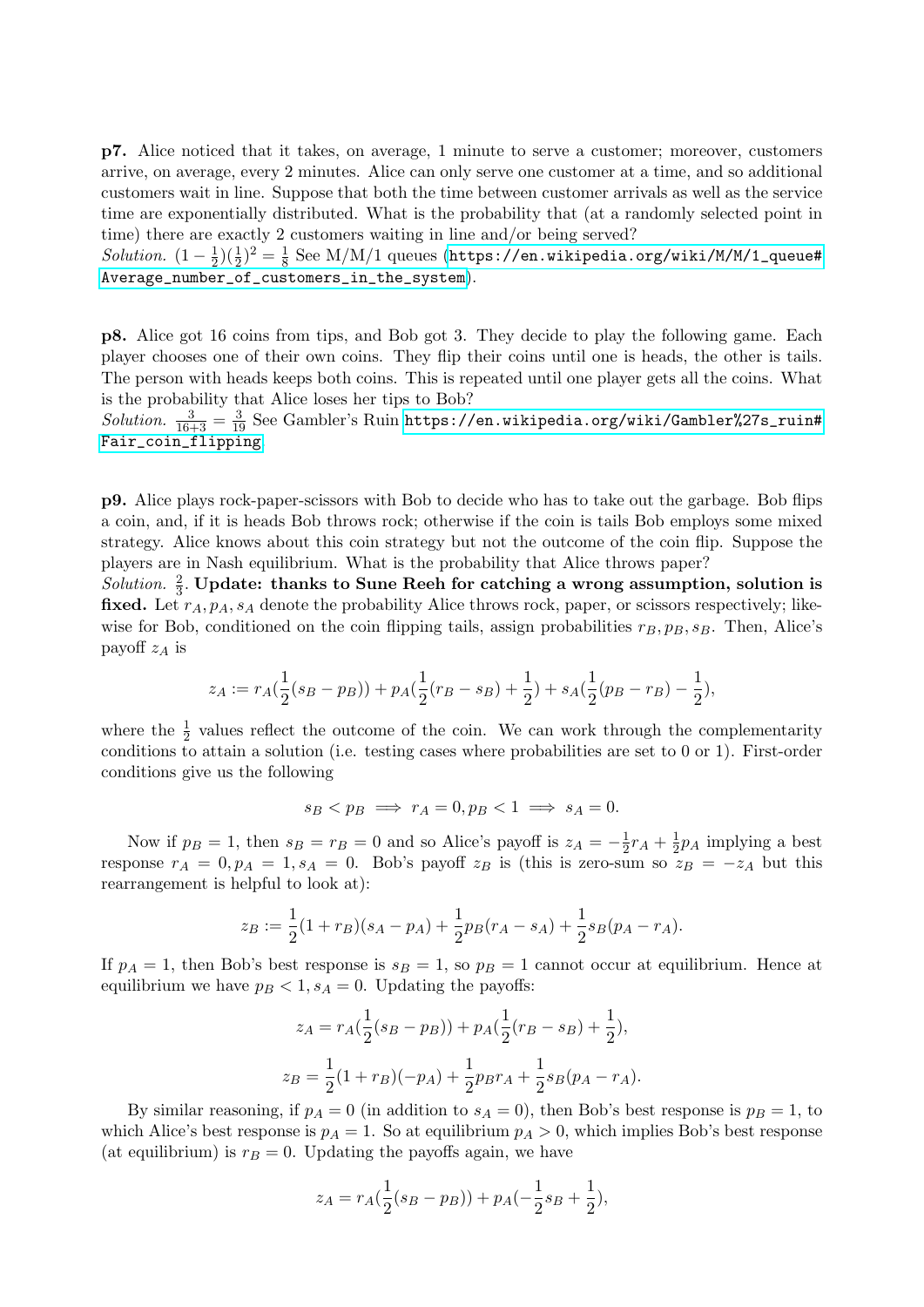$$
z_B = -\frac{1}{2}p_A + \frac{1}{2}p_Br_A + \frac{1}{2}s_B(p_A - r_A).
$$

Now, using the same logic as before, we can rule out equilibria where any of the remaining probabilities are set to zero, e.g.  $p_A = 0 \implies p_B = 1 \implies p_A = 1$ . Since all remaining probabilities are strictly positive, we have from Alice and Bob's first-order conditions (respectively):

$$
\frac{1}{2}(s_B - p_B) = -\frac{1}{2}s_B + \frac{1}{2} \iff 2s_B = 1 + p_B,
$$
  

$$
\frac{1}{2}r_A = \frac{1}{2}(p_A - r_A) \iff p_A = 2r_A
$$

Together with  $r_A + p_A + s_A = 1, r_B + p_B + s_B = 1$ , we attain the unique Nash solution

$$
r_A = \frac{1}{3}, p_A = \frac{2}{3}, s_A = 0,
$$
  

$$
\implies r_B = 0, p_B = \frac{1}{3}, s_B = \frac{2}{3}
$$

.

An alternative route is to modify Alice's payoff matrix for standard rock-paper-scissors:

$$
\left[\begin{array}{ccc} 0 & 1 & -1 \\ -1 & 0 & 1 \\ 1 & -1 & 0 \end{array}\right].
$$

Half the time they are playing standard RPS, half the time Alice faces only rock. Recall that in a Nash equilibrium, players are maximizing their expected outcome. Thus Alice should be considering the average of the two payoffs:

$$
\left[\begin{array}{ccc} 0 & 1 & -1 \\ -1/2 & 1/2 & 0 \\ 1/2 & 0 & -1/2 \end{array}\right].
$$

This is still a zero-sum game, since Alice wins only if Bob loses, and vice versa. Hence one can plug this payoff matrix into a zero-sum Nash equilibrium solver or apply linear programming, i.e. let the computer slog through complementarity conditions.

p10. Alice knows there is exactly one mouse in the food court. On a given day, the mouse can decide: to leave (10% chance), stay (60% chance), or invite an additional mouse friend to stay with them (30% chance). All mice (independently) act in the same manner. What is the probability that (absent outside intervention) the food court will ever be free of mice?

Solution.  $\frac{1}{3}$ . Taken from the extinction problem example on Wikipedia ([https://en.wikipedia.](https://en.wikipedia.org/wiki/Branching_process#Example_of_extinction_problem) [org/wiki/Branching\\_process#Example\\_of\\_extinction\\_problem](https://en.wikipedia.org/wiki/Branching_process#Example_of_extinction_problem)).

p11. Alice wants to know if a bag of onions is still fresh. A fresh bag of 7-week-old onions spoils within 2 weeks 19% of the time, and has a 73% chance of spoiling within 3 weeks. Furthermore, a fresh bag of 8-week-old onions has a 30% chance of remaining fresh for at least 2 weeks. What is the probability that a fresh bag of 8-week-old onions will remain fresh for at least 1 week?

Solution.  $\frac{9}{10}$ . (This question was derived from the Waterloo Euclid Math Contest 2011 question 7a). A fresh 7-week-old bag has a 100%-19%=81% chance of staying fresh after 2 weeks, and is fresh for at least 3 weeks with 27% probability. Thus a fresh 9-week-old bag survives at least one week with probability  $27/81 = 1/3$ . By the same reasoning, a fresh 8-week-old bag has a  $30\%$ chance of remaining fresh for at least 2 weeks, and so a fresh 8-week-old bag is fresh for at least 1 week with probability  $0.3/(1/3)=0.9$ .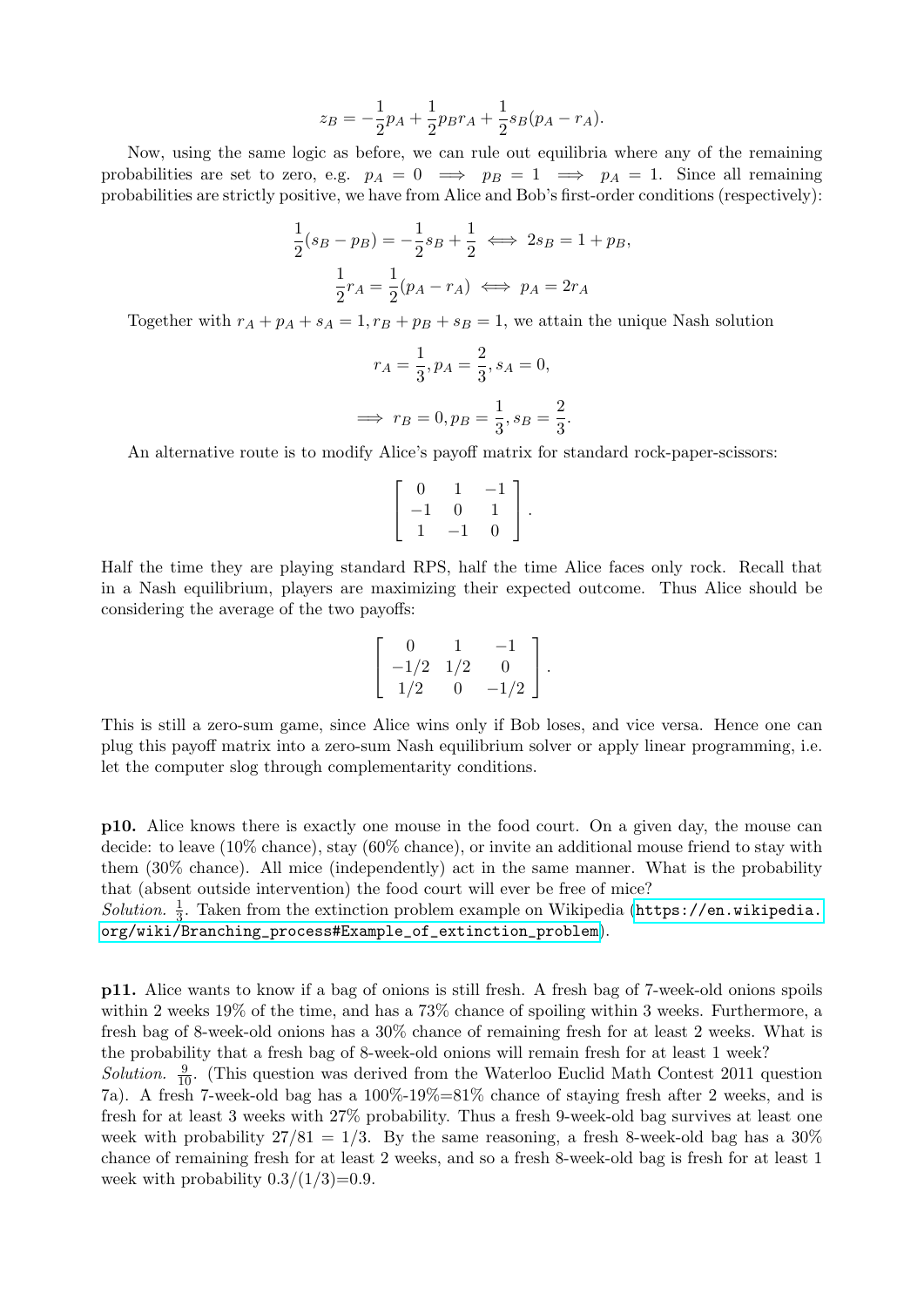p12. Alice has a 40% chance of working a given shift at the food court, Bob has a 30% chance. The chance that either Alice and/or Bob are working a shift is 50%. What is the probability that Alice and Bob are working together?

 $Solution. 0.4+0.3-0.5=\frac{1}{5}.$  See Inclusion-Exclusion [https://en.wikipedia.org/wiki/Inclusion](https://en.wikipedia.org/wiki/Inclusion%E2%80%93exclusion_principle)% [E2%80%93exclusion\\_principle](https://en.wikipedia.org/wiki/Inclusion%E2%80%93exclusion_principle).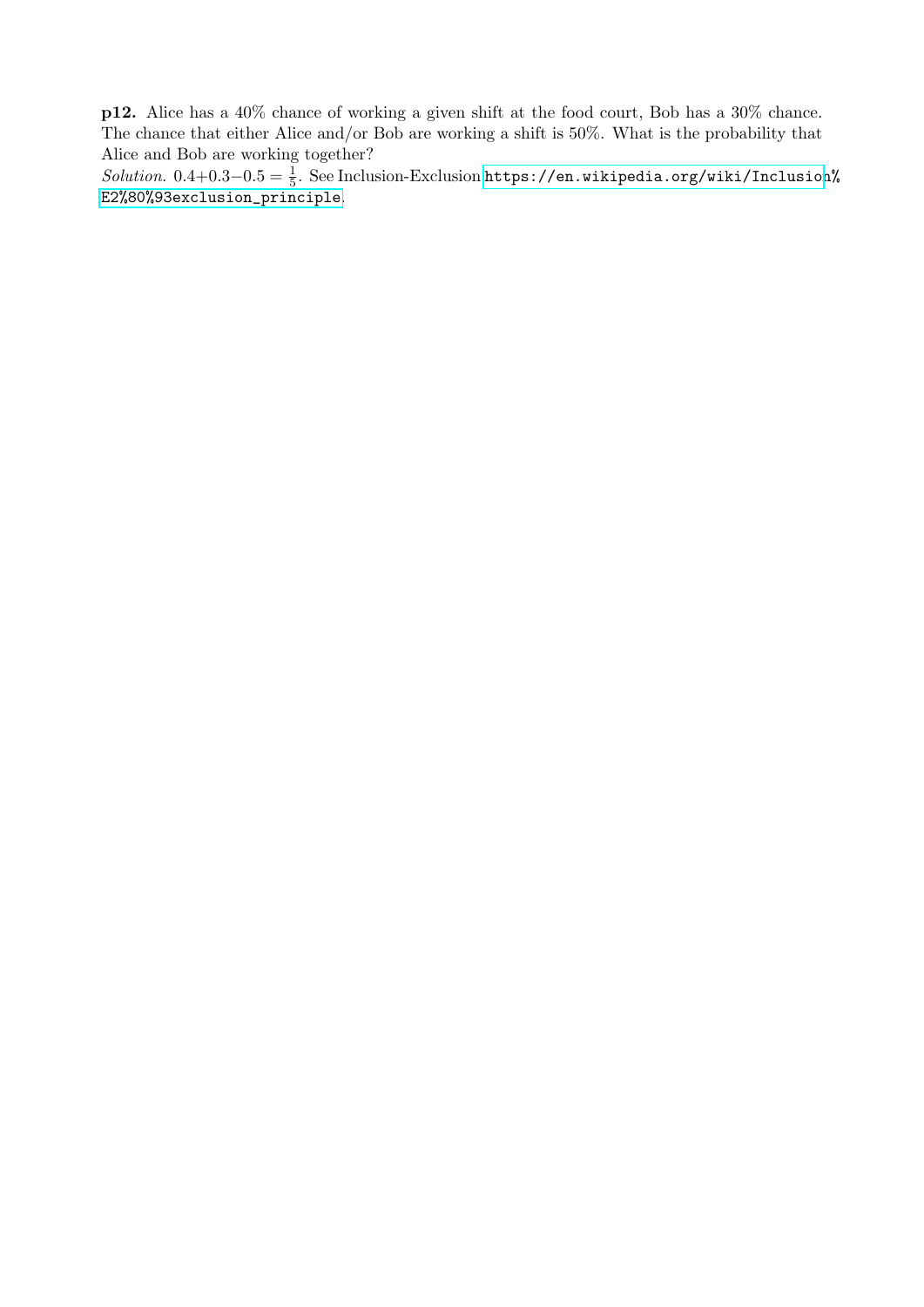|                | $\mathbf{1}$     | 3                 | $\overline{5}$   |                | $\overline{7}$   | 8                | 9                | 12               | 13               |                  | 15               | $20\,$            |
|----------------|------------------|-------------------|------------------|----------------|------------------|------------------|------------------|------------------|------------------|------------------|------------------|-------------------|
| $\mathbf{1}$   | $\boldsymbol{0}$ | $\boldsymbol{0}$  | $\overline{0}$   |                | $\overline{0}$   | $\boldsymbol{0}$ | $\overline{0}$   | $\overline{0}$   | $\boldsymbol{0}$ |                  | $\boldsymbol{0}$ | $\mathbf{1}$      |
| 3              | $\boldsymbol{0}$ | $\boldsymbol{0}$  | $\overline{0}$   |                | $\boldsymbol{0}$ | $\boldsymbol{0}$ | $\mathbf{1}$     | $\overline{0}$   | $\boldsymbol{0}$ |                  | $\boldsymbol{0}$ | $\boldsymbol{0}$  |
| $\bf 5$        | $\boldsymbol{0}$ | $\boldsymbol{0}$  | $\boldsymbol{0}$ |                | 11/19            | $\boldsymbol{0}$ | $\overline{0}$   | $\overline{0}$   | $\boldsymbol{0}$ |                  | $\boldsymbol{0}$ | $\overline{8/19}$ |
| $\overline{7}$ | 1/7              | $\overline{0}$    | $\overline{0}$   |                | $\boldsymbol{0}$ | 6/7              | $\overline{0}$   | $\overline{0}$   | $\boldsymbol{0}$ |                  | $\overline{0}$   | $\overline{0}$    |
| 8              | $\boldsymbol{0}$ | $\boldsymbol{0}$  |                  | 13/18          | $\boldsymbol{0}$ | $\boldsymbol{0}$ | $\overline{0}$   | 2/9              | $\boldsymbol{0}$ |                  | 1/18             | $\overline{0}$    |
| 9              | $\overline{0}$   | $\overline{0}$    | $\overline{1}$   |                | $\overline{0}$   | $\overline{0}$   | $\overline{0}$   | $\overline{0}$   | $\overline{0}$   |                  | $\overline{0}$   | $\overline{0}$    |
| 12             | $\overline{0}$   | $\boldsymbol{0}$  | $\overline{0}$   |                | $\overline{0}$   | $\overline{0}$   | $\overline{0}$   | $\overline{0}$   | $\mathbf{1}$     |                  | $\overline{0}$   | $\overline{0}$    |
| 13             | $\boldsymbol{0}$ | $\boldsymbol{0}$  | $\boldsymbol{0}$ |                | $2/\overline{3}$ | $\boldsymbol{0}$ | $1/\overline{3}$ | $\boldsymbol{0}$ | $\boldsymbol{0}$ |                  | $\boldsymbol{0}$ | $\boldsymbol{0}$  |
| 15             | $\overline{0}$   | $\boldsymbol{0}$  | $\overline{0}$   |                | $\boldsymbol{0}$ | $\overline{0}$   | $\boldsymbol{0}$ | $\mathbf{1}$     | $\overline{0}$   |                  | $\boldsymbol{0}$ | $\boldsymbol{0}$  |
| $20\,$         | $\overline{0}$   | $1/1\overline{1}$ | $\overline{0}$   |                | $\boldsymbol{0}$ | $\boldsymbol{0}$ | $\overline{0}$   | $\boldsymbol{0}$ |                  | 10/11            | $\boldsymbol{0}$ | $\boldsymbol{0}$  |
|                |                  |                   |                  |                |                  |                  |                  |                  |                  |                  |                  |                   |
|                |                  |                   |                  |                |                  |                  |                  |                  |                  |                  |                  |                   |
|                | $\overline{2}$   | $\overline{4}$    | 6                | 10             | 11               | 14               | 16               | 17               |                  | 18               | 19               |                   |
| $\overline{2}$ | 7/8              | $\boldsymbol{0}$  | $\overline{0}$   | 1/8            | $\boldsymbol{0}$ | $\overline{0}$   | $\boldsymbol{0}$ | $\boldsymbol{0}$ |                  | $\boldsymbol{0}$ | $\overline{0}$   |                   |
| $\overline{4}$ | $\overline{0}$   | $\overline{0}$    | $\overline{0}$   | $\overline{0}$ | $\overline{0}$   | $\overline{0}$   | $\mathbf{1}$     | $\overline{0}$   |                  | $\overline{0}$   | $\overline{0}$   |                   |
| 6              | $\boldsymbol{0}$ | $\boldsymbol{0}$  | $\overline{0}$   | $\overline{0}$ | 3/19             | $\overline{0}$   | $\overline{0}$   | 16/19            |                  | $\overline{0}$   | $\theta$         |                   |
| 10             | $\overline{0}$   | $\boldsymbol{0}$  | $\overline{0}$   | $\theta$       | $\overline{0}$   | $\overline{0}$   | $\overline{0}$   | $\boldsymbol{0}$ |                  | $\theta$         | $\mathbf{1}$     |                   |
| 11             | $\overline{0}$   | $\boldsymbol{0}$  | $\overline{0}$   | $\overline{0}$ | $\boldsymbol{0}$ | $\boldsymbol{0}$ | 1/3              | $\boldsymbol{0}$ |                  | 2/3              | $\overline{0}$   |                   |
| 14             | $\overline{0}$   | $\boldsymbol{0}$  | $\overline{0}$   | $\overline{0}$ | $\boldsymbol{0}$ | $\boldsymbol{0}$ | $\boldsymbol{0}$ | $\sqrt{2/3}$     |                  | 1/3              | $\overline{0}$   |                   |
| $16\,$         | $\overline{0}$   | $\overline{0}$    | $\mathbf{1}$     | $\overline{0}$ | $\overline{0}$   | $\boldsymbol{0}$ | $\overline{0}$   | $\overline{0}$   |                  | $\overline{0}$   | $\overline{0}$   |                   |
| 17             | $\boldsymbol{0}$ | 9/10              | $\overline{0}$   | $\overline{0}$ | $\boldsymbol{0}$ | 1/10             | $\boldsymbol{0}$ | $\boldsymbol{0}$ |                  | $\overline{0}$   | $\overline{0}$   |                   |
| 18             | 1/5              | $\overline{0}$    | $\overline{0}$   | $\overline{0}$ | $\overline{0}$   | $4/\overline{5}$ | $\boldsymbol{0}$ | $\overline{0}$   |                  | $\overline{0}$   | $\overline{0}$   |                   |
| 19             | $\overline{0}$   | $\overline{0}$    | $\boldsymbol{0}$ | $\overline{0}$ | $\overline{0}$   | $\boldsymbol{0}$ | $\overline{0}$   | $\overline{0}$   |                  | $\overline{1}$   | $\boldsymbol{0}$ |                   |

After solving for the above probabilities, we obtain the following From/To transition probability matrices for each Markov chain:

The steady-state of a Markov chain is the long-run probability (i.e. as time goes to infinity) of ending up in a given state (regardless of the initial starting point). The puzzle's chains have been designed to ensure such states exist. Given transition matrix P, the steady state  $\pi$  is the solution to  $\pi P = \pi$ . They can be found by computing a left eigenvector of the (unique) eigenvalue equal to 1, and then scaling it to be a probability vector (divide by the sum of its entries). Note that it is also possible that a puzzle-solver attempts to find the continuous-time steady state and gets nonsense. Hopefully if they get so far, they also try the aforementioned discrete-time formula. The steady state probabilities are:

$$
\pi_1 = 0.03
$$
  
\n
$$
\pi_3 = 0.01
$$
  
\n
$$
\pi_5 = 0.19
$$
  
\n
$$
\pi_7 = 0.21
$$
  
\n
$$
\pi_8 = 0.18
$$
  
\n
$$
\pi_9 = 0.06
$$
  
\n
$$
\pi_{12} = 0.05
$$
  
\n
$$
\pi_{13} = 0.15
$$
  
\n
$$
\pi_{15} = 0.01
$$
  
\n
$$
\pi_{20} = 0.11
$$